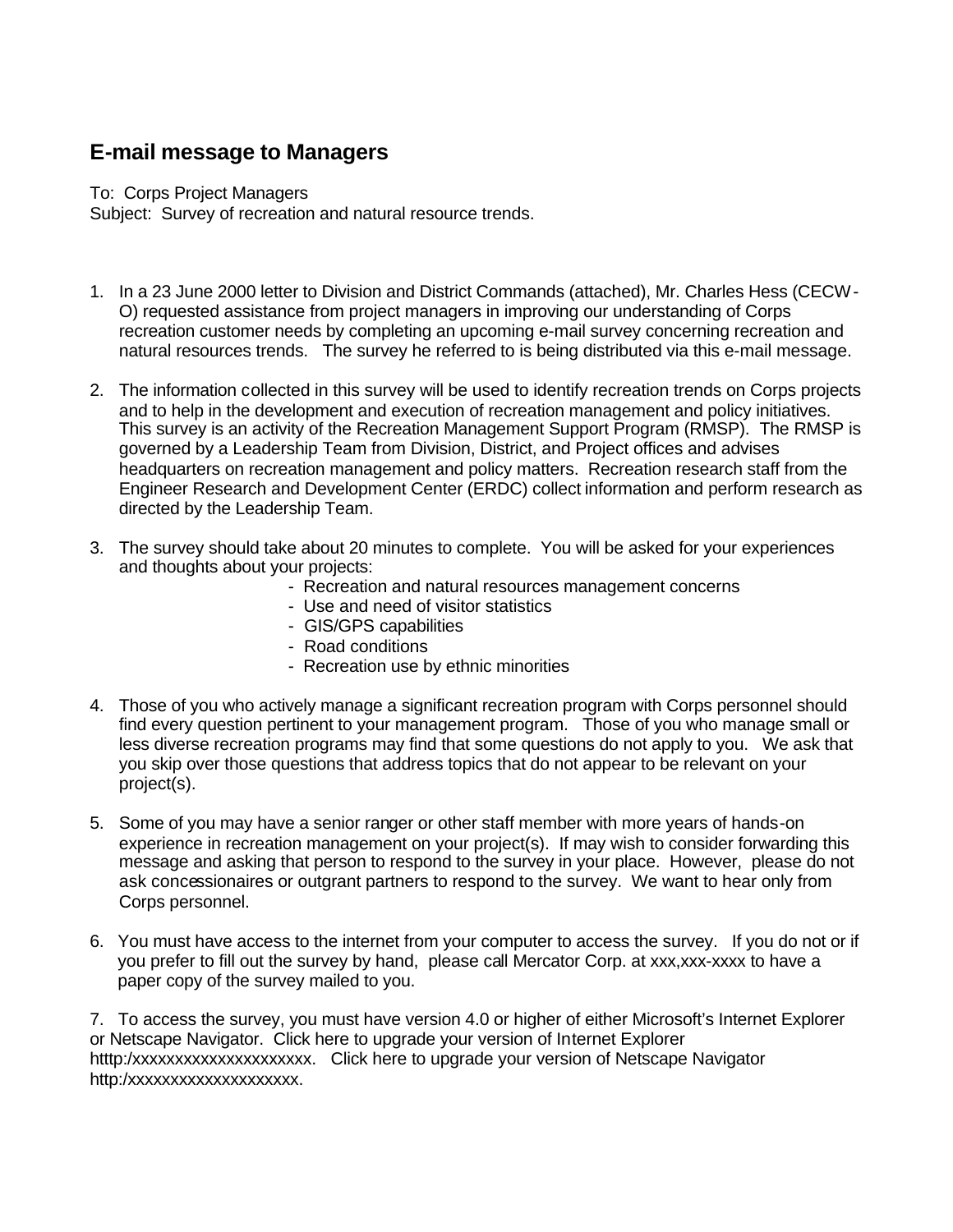8. When you ready to begin the survey, click once on the following link: http://www.mercatorcorp.com/corps/Corps1.htm. Please be patient. Depending on you internet connection, you have have to wait several seconds for the survey to come up and to move from page to page within the survey.

9. The survey is being conducted by the Engineer Research and Develop Center (ERDC) and administered by Mercator Corp. If you have difficulty accessing the survey or transmitting the completed survey, you can e-mail Mercator Corp for help at xxxxx@MercatorCorp.com. Other questions or comments regarding the survey should be sent to Richard Kasul (ERDC) at kasulr@wes.army.mil.

Thank you very much!